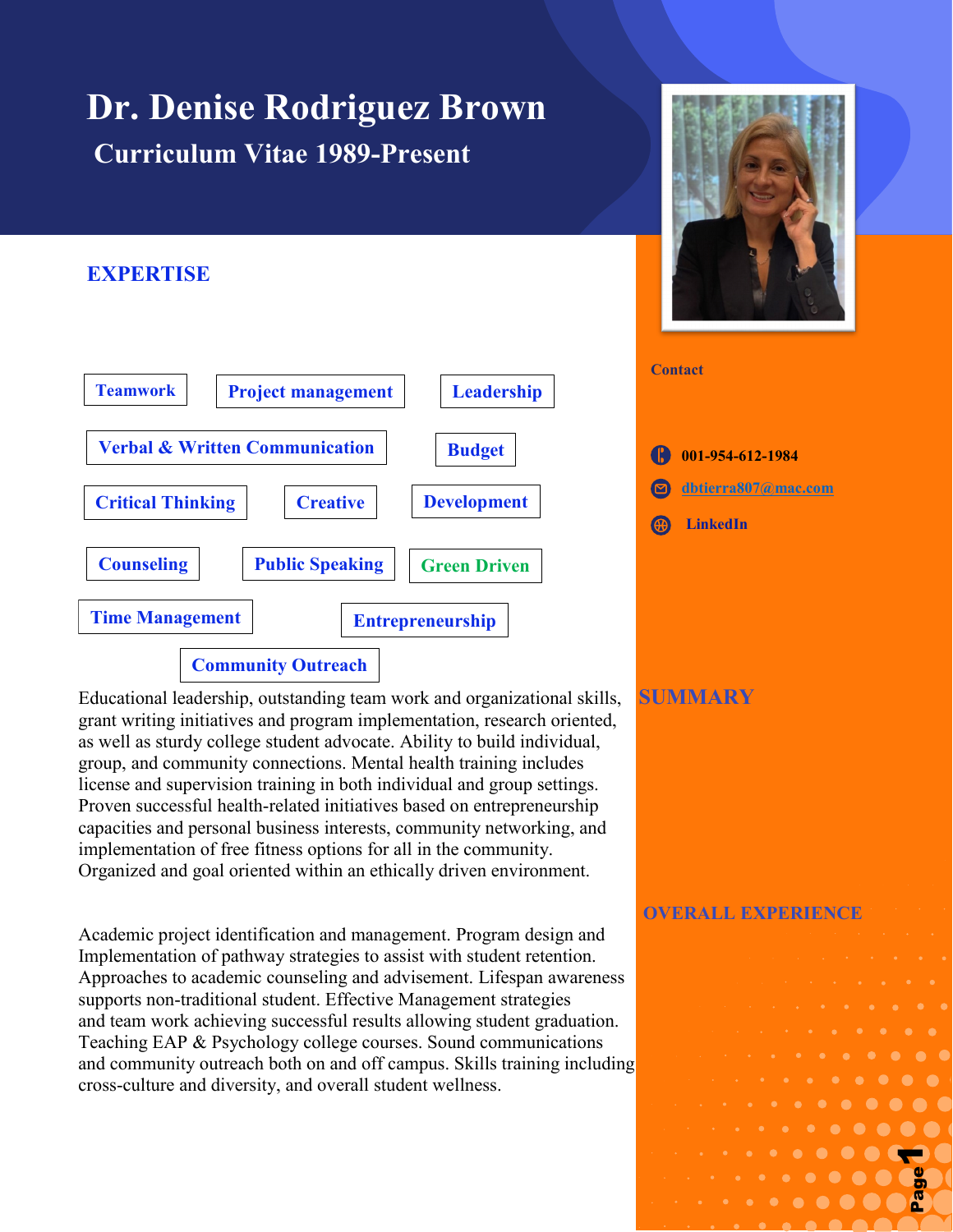#### **College Counselor/International Adviser – Faculty Position** 1994 - Present Broward College, North & South Campus

- Pathway manager. Interviews/screens college students' needs.
- Provides Career Pathway Counseling using Holland's career exploration, MBTI, Choices, and beyond.
- Facilitated Career Pathway workshops to assist students to adjust to college life. Helps with students' acculturation English-as-a-second language issues. When required, also works in coordination with the learning disability department, the Student Life department, the Career Center, the tutoring, early alert and all other areas to support the students.
- Assist with Crisis Interventions and college adjustment issues requiring off-campus counseling assistance.
- Facilitates Community & Outreach workshops on wellness awareness, learning effectively and how to deal with issues that relate to new international students and their adjustment to college and to life in the USA.
- Designed, implemented and coordinated a grant-funded program called the *MultiCultural Café* (2003-2008).
- Delivers welcome orientations for college freshmen in collaboration with other areas of Student Affairs in the College.
- Manages communications and actions with related academic Pathway members to meet students' academic needs.
- Designed college student materials to help navigate the College's culture, campus life, and academic resources.
- Designs and uses advising strategies for students in the STEM Pathway (also the Health Science and Business).
- Empowers students through motivational talks in clubs and organizations, peer mentoring, and group discussion that help them to explore capacities, skills, and career goals.
- Manages a student caseloads of an average of 1200 students.
- Manages early alert and early registration.
- Serves as a student advocate by accepting adjunct roles as Club adviser -namely the Inter-National Club, The Silver Boxes [Counseling] Club, The Multi-Cultural Club, which later Was 'The Multicultural Café'. Also, the Fit4Life Club.
- Represented the College at the International Center in Peru.
- Participates in college-wide committees.

# **EMPLOYMENT**

Page **2** of **9**

 $\begin{array}{cccccccccccccc} \cdot & \cdot & \cdot & \cdot & \circ & \circ & \circ & \circ & \circ & \bullet & \bullet \end{array}$ 

**Page** 

N  $\bullet$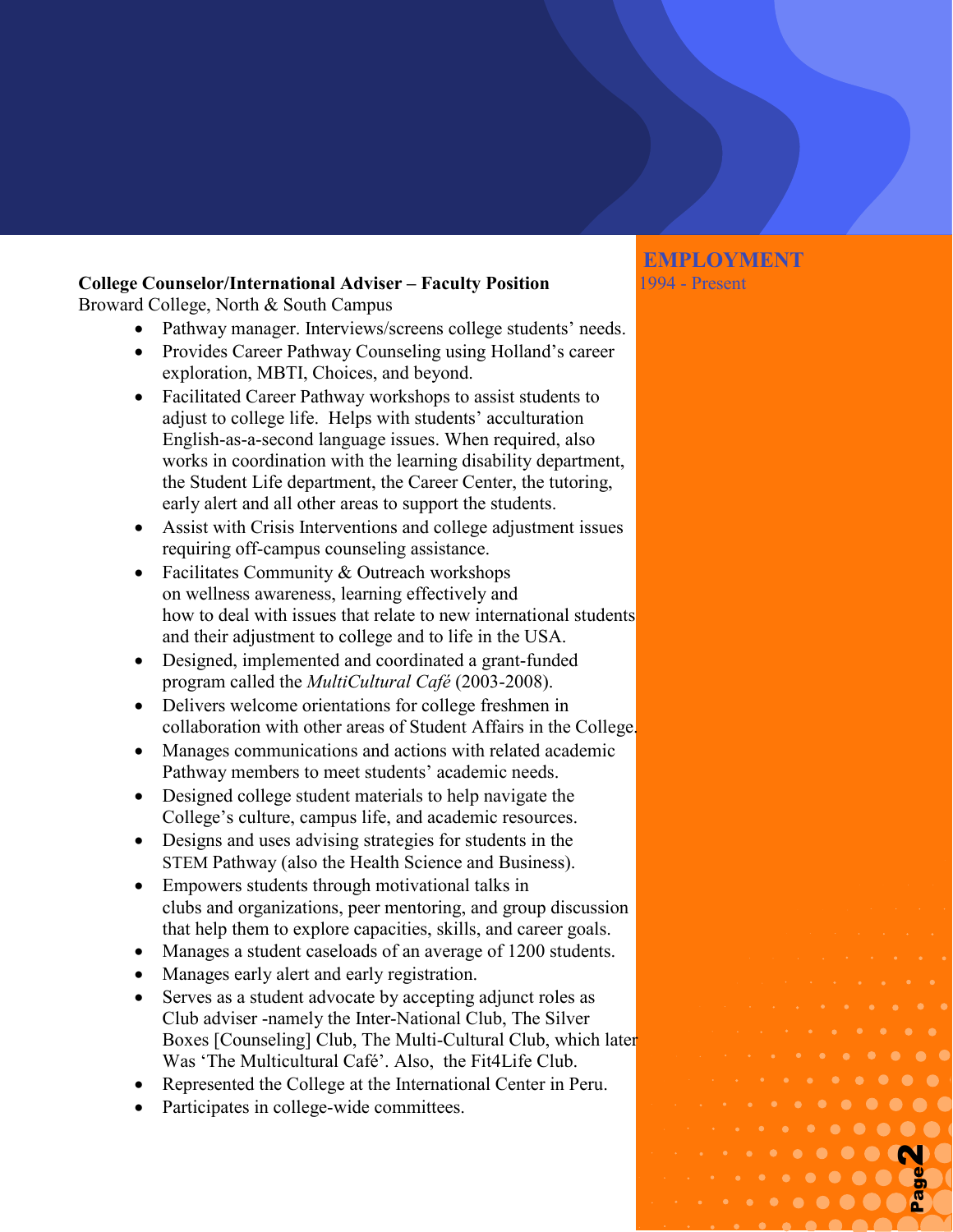# *"Discover your career path. If you do what you love, it'll never feel like work.*

**. -from e-mail signature to students**

Psychotherapeutic Services of Florida, Florida 2005-2006

- Completed intake interviews of juvenile court-referred male clients. Also, completed electronic/paper records.
- Performed complete needs assessment and provided recommendation for required therapeutic interventions: short-term (10 sessions) or long-term (through age 18), referral to addiction specialist, home care with restrictions or release to home care without restrictions after therapy was successfully completed.
- Clinical interventions included: short- / long-term psychotherapy, psycho-educational, behavioral therapy, cognitive-behavioral therapy, group and/or family therapy, prepared individual treatment plan and follow-up paperwork for each client and family.
- Case management included six (6) cases in level I and provided Counseling backup for levels III & IV.

### **Psychotherapist/CEO - R&D Counseling Group, Inc. INTEPENURESHIP**

DBA – Achieve Change Grow September 2009 – Present

- Offer mental health counseling services that include [AchieveChangeGrow.com](http://www.achievechangegrow.com/) cognitive behavioral therapy (CBT), positive psychology, psycho-educational and psychodynamic processes and techniques to identify and resolve life issues.
- Volunteered as on-call therapist for the veteran community and families through the Southeast Florida Association of Psychoanalytic Psychology initiatives in South Florida.
- As a new services group or individual therapy includes meditation, relaxation and physical activity.
- Attend private practice business and planning meetings with business associates, maintain documentation and practice licensing as required by the city & the State.
- Attend seminars and workshops.
- Attend to the day-to-day business/office needs
- Design, maintain, and plan internet and social media
- Network with the local community
- Present at different health fairs and social events.

# **Individual & Group Therapy EMPLOYMENT - CLINICAL**

Page **3** of **9** 3

Page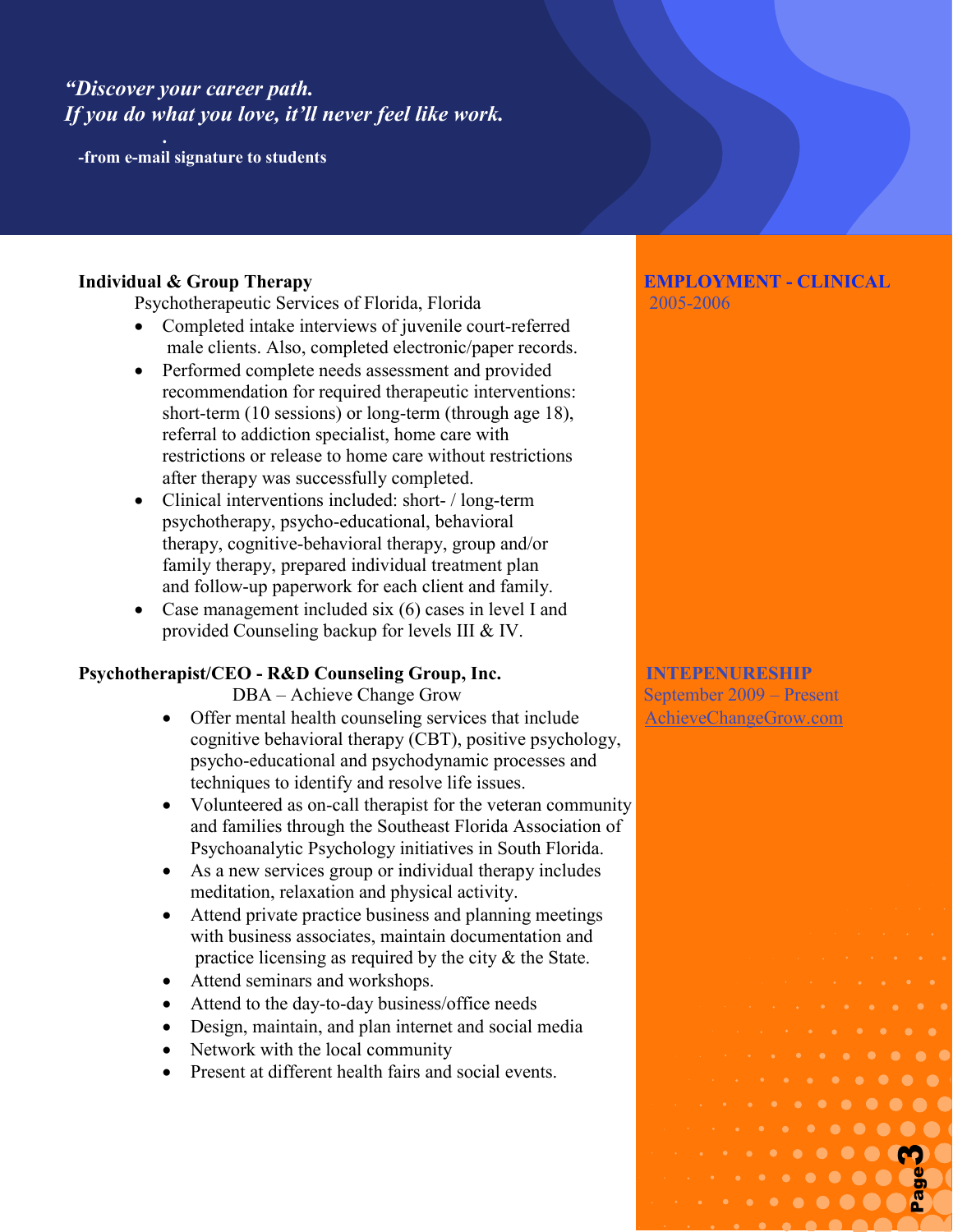*The MLC started up with a handful of Students at the campus cafeteria and later reached over 500 EAP participants each year.*



"Enjoy the fun of learning a language and its culture"

# **LEADERSHIP**

.

### **Spearheaded Student Affair Pathway Initiatives:**

- Serves as the campus STEM Lead adviser.
- Networks with community members and department faculty, administrators, and other representatives.
- Recommends strategies to promote student retention and prevent student attrition. Researched & designed a peer mentoring opportunity for students in the STEM pathway.

The Women in STEM Mentoring Program 2018 - Present The STEM Mentoring Program (one term experience) 2017 – 2018 The Fit4Life Student Program– recipient of the *2012 Best Practices Award* 2011 - 2013 as finalist in the 2012 AFC best practices programs and presentations amongst all participating colleges in the State of Florida system. The Multicultural Café (MLC) – Cross-cultural program for all students.  $2003 - 2008$ 

- Served as volunteer coordinator for the program.
- Submitted the College President's White Paper for fund request White Paper 2019
- Recipient of the SoTL Women in STEM grant funding Grant Writing 2018
- Wrote: The Aspen Institute Grant Funding for STEM Mentoring Grant Writing 2017
- Recipient of funding for the MLC program in different money Grant Writing  $-2003$  to 2009 increments for a period of six consecutive years \$3,000 - \$15,000
- Provided leadership for several college-wide English as a Second Language (ESL) initiatives.
- Accepted a per-diem position as reader of EAP writing samples. EAP Reade 1997 2005
- Coordinated the EAP Holistic Writing Sample Reading and proposed strategies and techniques for readers college-wide.
- Created and implemented the International Student Welcome F1-Visa Students Luncheon Program and presented at the 1997 NAFSA 1997 Conference in Savanna, GA
- Trained and supervised an administrative assistant, 6 multicultural coaches, and 4 student workers of different cultural backgrounds as part of the administrative phase of the MLC Program.
- Association of Florida Colleges (AFC): 2014 & 2015 BC Chapter AFC State Representative President, 2016 Region V President, two-time recipient of the AFC Region of the Year Award as BC Chapter President.

Student Programs

 $\cdots \cdots \cdots \cdots \cdots \cdots$ 

Page

4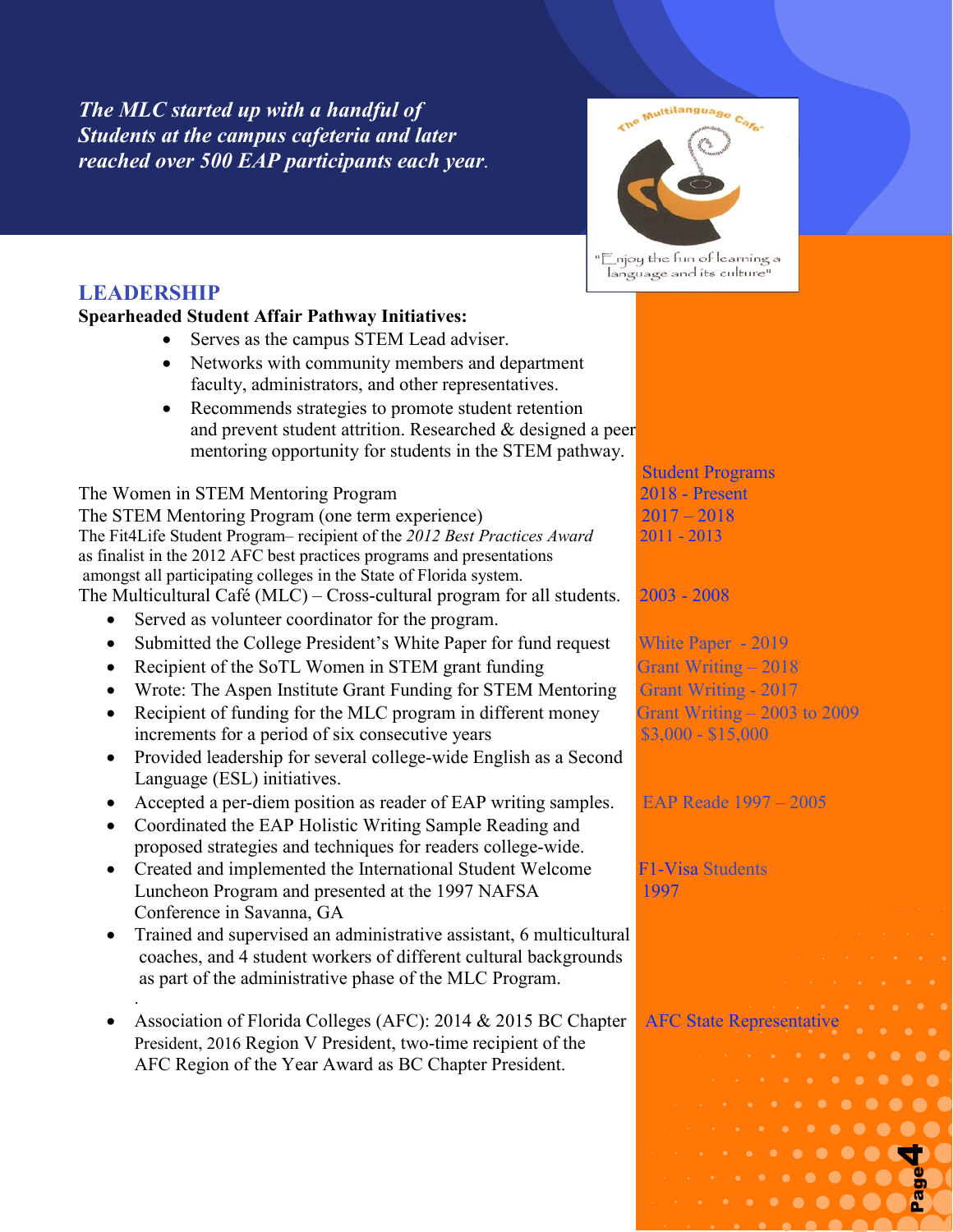# *"The success of a chapter is communication.*

 **-taken from my AFC professional e-mail signature.** 

|                                                                                                                                                                                                                                                                                                                                                                                                                                                                                                                                                                                                                                                                            | <b>EDUCATION</b>                                                                                                                                                                                                                                                                                                                                                                            |
|----------------------------------------------------------------------------------------------------------------------------------------------------------------------------------------------------------------------------------------------------------------------------------------------------------------------------------------------------------------------------------------------------------------------------------------------------------------------------------------------------------------------------------------------------------------------------------------------------------------------------------------------------------------------------|---------------------------------------------------------------------------------------------------------------------------------------------------------------------------------------------------------------------------------------------------------------------------------------------------------------------------------------------------------------------------------------------|
| Doctor of Philosophy (2012), Psychology, Universidad de Palermo,<br>Buenos Aires City – Argentina, November 23, 2012; Dissertation<br>Topic: Behavioral Change: Physical Activity & Clinical<br>Implications in College Freshmen. Director: Dr. Krestow                                                                                                                                                                                                                                                                                                                                                                                                                    | Ph.D.                                                                                                                                                                                                                                                                                                                                                                                       |
| Education Doctor (2002- NG) Higher Education Administration,<br>2/4 work completed, Florida International University (left to<br>Engage in clinical work with the MS Counseling Program).                                                                                                                                                                                                                                                                                                                                                                                                                                                                                  | Ed. D.                                                                                                                                                                                                                                                                                                                                                                                      |
| Master of Arts, Mental Health Counseling, Argosy University-<br>Sarasota, Florida, 2004: G.P.A. 3.8                                                                                                                                                                                                                                                                                                                                                                                                                                                                                                                                                                        | M.A.                                                                                                                                                                                                                                                                                                                                                                                        |
| Master of Science, Teaching English as a Second Language, Florida<br>International University, Miami, Florida, 1998.                                                                                                                                                                                                                                                                                                                                                                                                                                                                                                                                                       | M.S.                                                                                                                                                                                                                                                                                                                                                                                        |
| Bachelor of Science, Teaching English, State University, Facultad de<br>Filosofia y Letras; Tucuman City, Argentina, 1990.                                                                                                                                                                                                                                                                                                                                                                                                                                                                                                                                                 | <b>B.S.</b><br><b>Licenses &amp; Certificates</b>                                                                                                                                                                                                                                                                                                                                           |
| <b>ACUE Effective Teaching Certificate - Fall 2018 (in progress)</b><br><b>AFC-Certified College Professional 2018</b><br>License, Mental Health - # MH10048, Florida 2009-Present<br>Certificate, NCSF-#2723277 to Present<br>Certificate, Myers-Briggs Type Indicator<br>Certificate, The Gottman Institute, Levels 1-3 for Couples<br>Certificate, F1Visa Level I& II, San Diego, CA & Vancouver BC, CA<br><b>Clinical Certifications: Psychoanalysis Processes, National</b><br>Anger Management Association Certificate, Solution Focus, Groups,<br>Positive Psychology, Substance Abuse, HDAD, Medical Corp<br>Reserve Emergency Preparedness for Disaster Training. |                                                                                                                                                                                                                                                                                                                                                                                             |
|                                                                                                                                                                                                                                                                                                                                                                                                                                                                                                                                                                                                                                                                            | <b>RESEARCH INTEREST</b>                                                                                                                                                                                                                                                                                                                                                                    |
| STEM Pathway: Women Mentoring & Higher Education<br>Careers Pathways: Student Motivation                                                                                                                                                                                                                                                                                                                                                                                                                                                                                                                                                                                   | $\begin{array}{cccccccccccccc} \bullet & \bullet & \bullet & \bullet & \bullet & \bullet & \bullet & \bullet & \bullet & \bullet \end{array}$<br><b><i>Contract American Contract American Contract American Contract American Contract American Contract American Contract American Contract American Contract American Contract American Contract American Contract American Cont</i></b> |
| Theory of Planned Behavior<br>Physical Activity Across the Life Span                                                                                                                                                                                                                                                                                                                                                                                                                                                                                                                                                                                                       |                                                                                                                                                                                                                                                                                                                                                                                             |
| Health prevention alternatives                                                                                                                                                                                                                                                                                                                                                                                                                                                                                                                                                                                                                                             |                                                                                                                                                                                                                                                                                                                                                                                             |

Page **5** of **9** 5

 $\bullet$ 

 $\bullet\hspace{0.1cm} \bullet\hspace{0.1cm} \bullet\hspace{0.1cm} \bullet\hspace{0.1cm} \bullet\hspace{0.1cm} \bullet\hspace{0.1cm} \bullet\hspace{0.1cm} \bullet$ 

 $\bullet$ 

Page

 $\bullet$   $\bullet$ 

Personality Inventories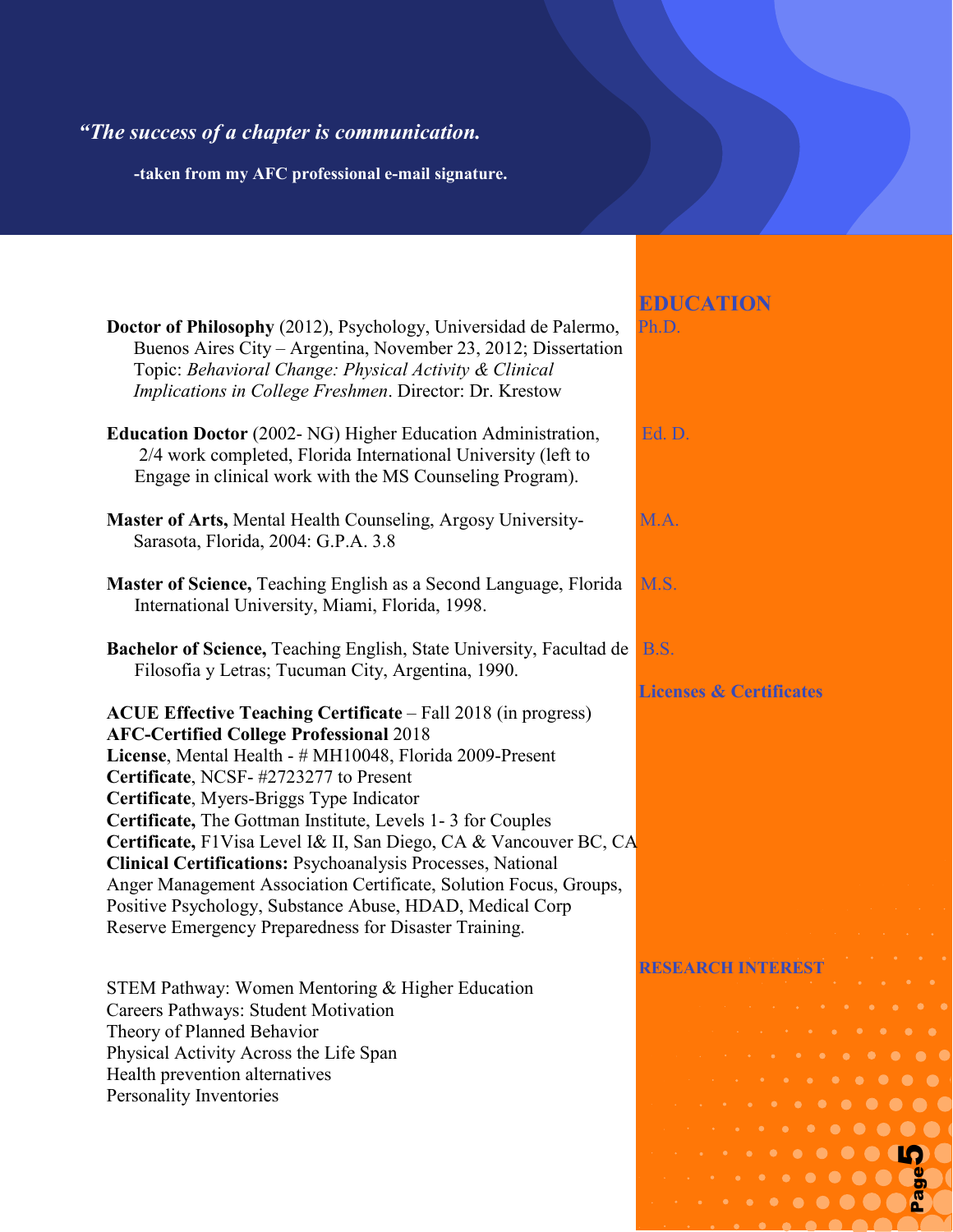## *The FIT 4 LIFE logo identified a program that received the AFC 2012 Best Practices Finalist Award.*



#### **PUBLICATIONS**

Page **6** of **9** 6

Page

Rodriguez, B. D. (nd). *Discover Your Dream Career in STEM*: *A step- By-step guide to career exploration*. Expected 2020. Consentino, A. C., & Rodríguez, B.D. (2005). *Adaptación del inventario de 50 items del IPIP Big-Five Factor*. Manuscrito no publicado. [Adapted testing inventory of the IPIP Big-Five Factor Marker, 50 items. Non-publish manuscript.] Rodríguez, B. D. (2012). *Empowering College Student through Peer-to-Peer Health Promotion,* Ideas and Research you can Use: VISTAS 2012 (pp. 1-10). Retrieved from <https://www.counseling.org/knowledge-center/vistas/by-year2/vistas-2012/page/3> **AFILIATIONS** Chair/Member Association of Florida Colleges AFC Member, Chi Sigma Iota - Counseling Honor Society CSI Member, American Counseling Association **ACA** Member, National Anger Management Association NAMA Member, Southeast Florida Psychoanalytic Psychology SFPP Member, National Council of Strength & Fitness NCSF **VOLUNTEER SERVICES** Peer STEM Mentoring Program 2018 - Present Association of Florida Colleges 2010 - 2016 Florida Medical Reserve Corps 2011 – Present Advised the College Student Organization 'Fit4Life' 2011 - 2013

Parent of the Charter School of Broward County 2010 – 2011 On-Call Counselor to assist veterans and their families 2009 – 2010 Broward County – FL, Poll Worker August 2008 Parents of St. David Elementary School 2007 – 2009 ESL College Tutor 2008 – 2009 On-Call Intern Counselor; Psychotherapeutic S. FL, Inc. 2004-2005 Parishioner at St. Maximilian Church Store 1993 – 1995

STEM Pathway facilitator. Works in coordination with the math and STEM Initiatives Science departments and student body. Developed the STEM 2017 - Present Advisement Packet and the STEM Peer Mentoring [pilot] Program.

Served on initiatives to assist the creation of educational **International Education** affiliation with universities in Argentina, South America. 1996 -  $2009 - 1996$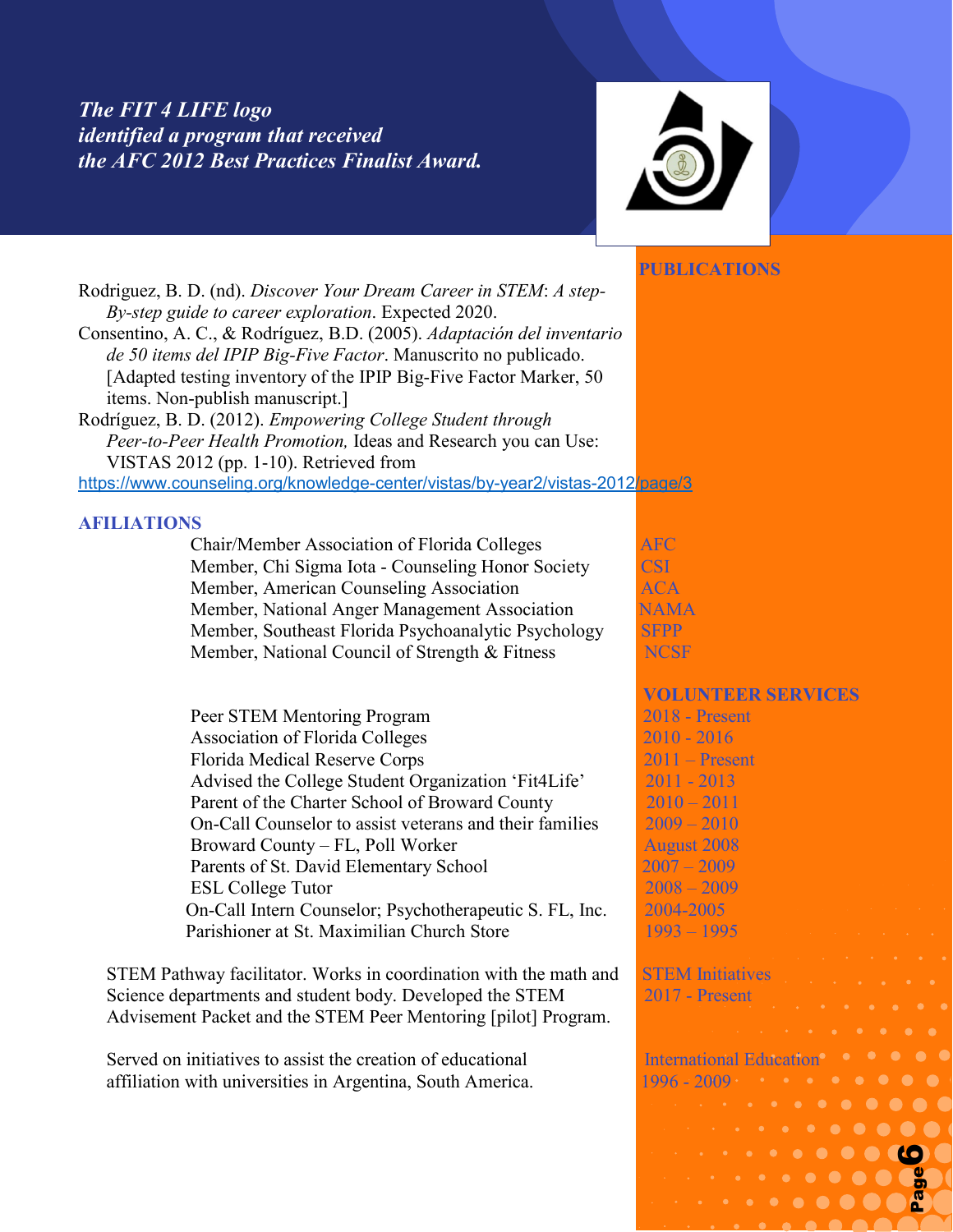#### Denise Rodriguez Brown, PhD



i<br>I

**Region V President Twice BC Chapter President BC Chapter Recruitment Chair BC Chapter Secretary AFC Student Commission Member**

Serves in several college-wide committees.<br>Standards 2014 - 2016

Assisted students with the design and implementation of different Club Adviser 1995 - 2011 Clubs and organizations such as the 'Fit 4 Life' with a mission to motivate the whole campus to live a healthy life-style by including fun and exercise activities daily. Similar initiatives were the Silver Boxes Club, the MultiCultural Café, and the International Club.

Served in different hiring committees in the areas of: Student Affairs, Search Committees STEM, and administration at the campus level and collegewide.

Designated School Officer (DSO) for international F-1 Visa students. Immigration - SEVIS Facilitate immigration regulation workshops for all in-coming students 1996 – Present In the USA at the college campus. Attend training sessions regarding Legal procedures for F-1 and other visa students.

Designed and submitted grant proposals to help implement Program Coordinator the *MultiCultural Café* program on campus, and college-wide as an 2003 – 2008 initiative that permeated through the years.

Served as volunteer readers of writing sample of EAP Writing Sample Reader English as a second language prospective candidates. 1996 – 1996 – 1997

Teaches English for Academic Purposes (EAP) across the curriculum. Adjunct Professor Phonetics (listening  $\&$  speaking), Grammar, and Remedial Reading. 1996 – Present

Taught General Psychology professor. 2010 - 2011

Taught a wellness course - 'The Biggest Winner Weight Program'. Coaching Instructor The program included group activities combined with group 2009 - 2011 Counseling strategies and techniques.

Taught Spanish reading, writing and speaking to senior citizens Spanish Instructor and health science professionals in the local community 1994 - 1995 through the Continuing Education Program at BCC- South Campus.

Campus Safety 2010 – 2011

 **TEACHING**

Page **7** of **9** 7

Page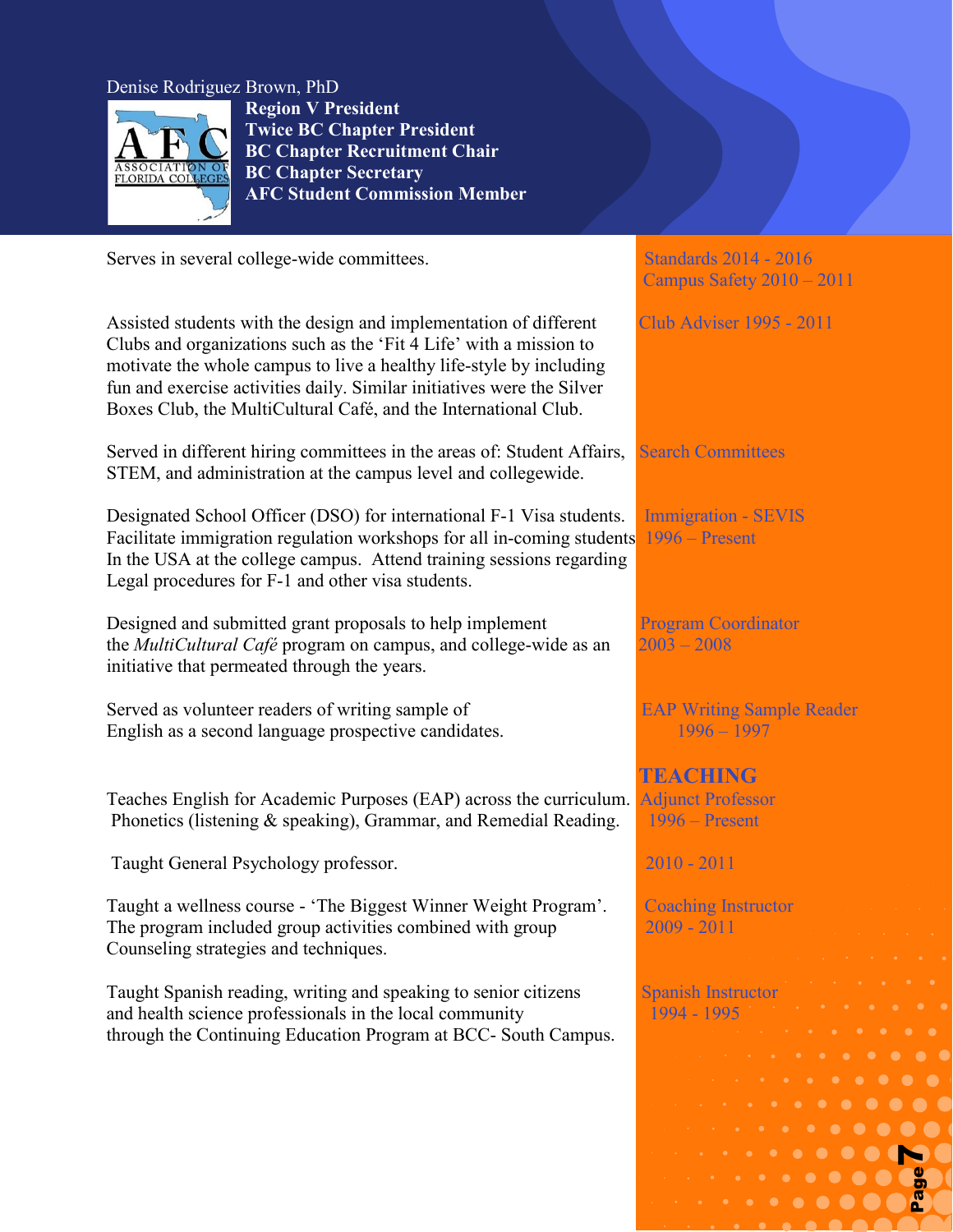Association of Florida Colleges – Region of the Year Award 2016 Association of Florida Colleges – Region V Hometown Hero Award 2015 Association of Florida Colleges – Gold Chapter Award 2014 Association of Florida Colleges Faculty Connection Award. 2011, 2013, 2014 Association of Florida Colleges 2012 Best Practices Award. 2012 Faculty Adviser Outstanding Student Life Award 2012 *Rank II + 48 Certificate in Psychology Award* 2008 Semi-finalist *Endowed Teaching Chair Awards.* 2006-2009 Invitation to participate in the *Counseling National Honor Society* 2002 – 2004 *Chi Sigma Iota.* South Campus Open House Certificate of Appreciation 2003 Student Organization Advisor of the Year – Blue Apple Award 2002-2003 1st Annual *MultiCultural Fest* - Leadership Certificate 2001 Outstanding Achievement Award 2001 Dean of Student Affairs Advisement Certificate of Excellence2000

**Topics:** *Are You a New Student on Campus? The Brain Workout, Get Set, Ready, Go! Welcome Luncheon for International Students. Improving Your Networking Skills. New ESL Student Orientation. Help I am an International Student! International Student Panel Discussion. The Hispanic & Other Cultures.*

- French and Italian I & II
- Web design and graphic designing basic
- Business relations and communications
- Accounting technology and tax fundamentals
- Event design and management

Reading, 5k Jogging/ Running, Yoga & Water sports

 **RECOGNITIONS**

**Workshops & Presentations**

Page **8** of **9** 8

Page

#### **SKILLS**

**HOBBIES**